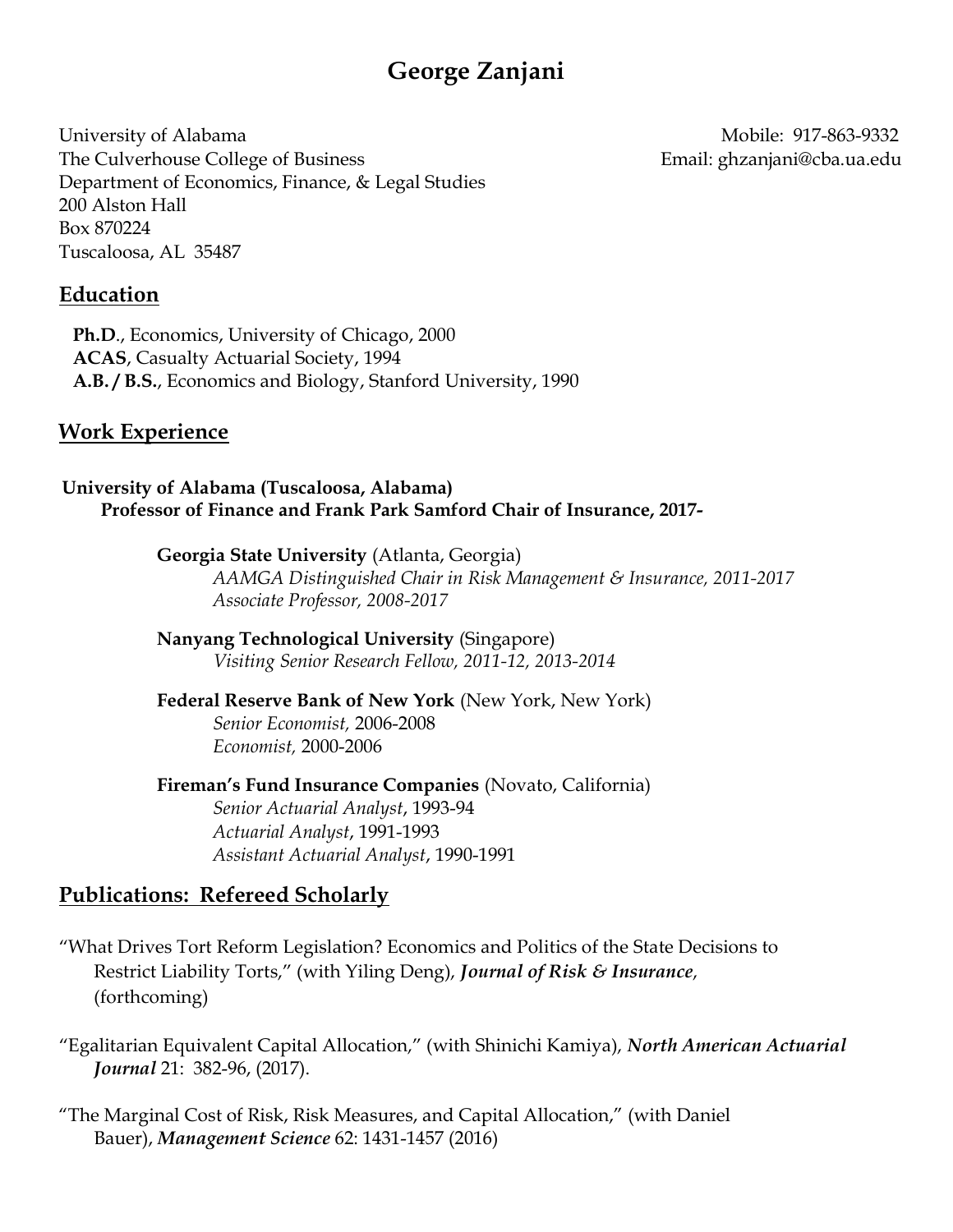- "Economic Analysis of Risk and Uncertainty Induced by Health Shocks: A Review and Extension," (with Tomas J. Philipson), in Handbook of the Economics of Risk and Uncertainty, Volume 1, Mark J. Machina and W. Kip Viscusi (eds.), North Holland: Elsevier (2014)
- "Capital Allocation and Its Discontents," (with Daniel Bauer), in Handbook of Insurance (2nd edition), Georges Dionne (ed.), New York: Springer (2013)
- "Financial Pricing of Insurance," (with Daniel Bauer and Richard D. Phillips), in Handbook of Insurance (2<sup>nd</sup> edition), Georges Dionne (ed.), New York: Springer (2013)
- "Insurance Risk, Risk Measures, and Capital Allocation: Navigating a Copernican Shift," (with Michael R. Powers), Annual Review of Financial Economics 5: 201-223 (2013)
- "Catastrophe Bonds, Reinsurance, and the Optimal Collateralization of Risk Transfer," (with Darius Lakdawalla), Journal of Risk & Insurance 79, pp. 449-76 (2012)
- "An Economic Approach to Capital Allocation," Journal of Risk and Insurance 77, pp. 523-549 (2010) [Winner of Casualty Actuarial Society ARIA Award, 2010]
- "Federal Financial Exposure to Catastrophic Risk," (with J. David Cummins and Michael Suher), in Measuring and Managing Federal Financial Risk, Deborah Lucas (ed.), Chicago: University of Chicago Press (2010)
- "Public versus Private Underwriting of Catastrophe Risk: Lessons from the California Earthquake Authority," in Risking House and Home: Disasters, Cities, Public Policy, John M. Quigley and Larry A. Rosenthal (eds.), Berkeley: Berkeley Public Policy Press (2008)
- "Regulation, Capital, and the Evolution of Organizational Form in U.S. Life Insurance," American Economic Review 97, pp. 973-983 (2007)
- "Insurance, Self Protection, and the Economics of Terrorism," (with Darius Lakdawalla), Journal of Public Economics 89, pp. 1891-1905 (2005)
- "Terrorism Insurance Policy and the Public Good," (with Darius Lakdawalla), St. John's Journal of Legal Commentary 18, pp. 463-469 (2004)
- "The Production and Regulation of Health Insurance: Limiting Opportunism in Proprietary and Non-Proprietary Organizations," (with Tomas Philipson) in Individual Decisions for Health, Bjorn Lindgren (ed.), pp. 194-206, Routledge International Studies in Health Economics, Routledge: London (2003)
- "Pricing and Capital Allocation in Catastrophe Insurance," Journal of Financial Economics 65, pp. 283-305 (2002) [reprinted in Insurance and Risk Management Volume I: Economics of Insurance Markets, Gregory Niehaus (ed.), Northampton: Edward Elgar Publishing, (2008)]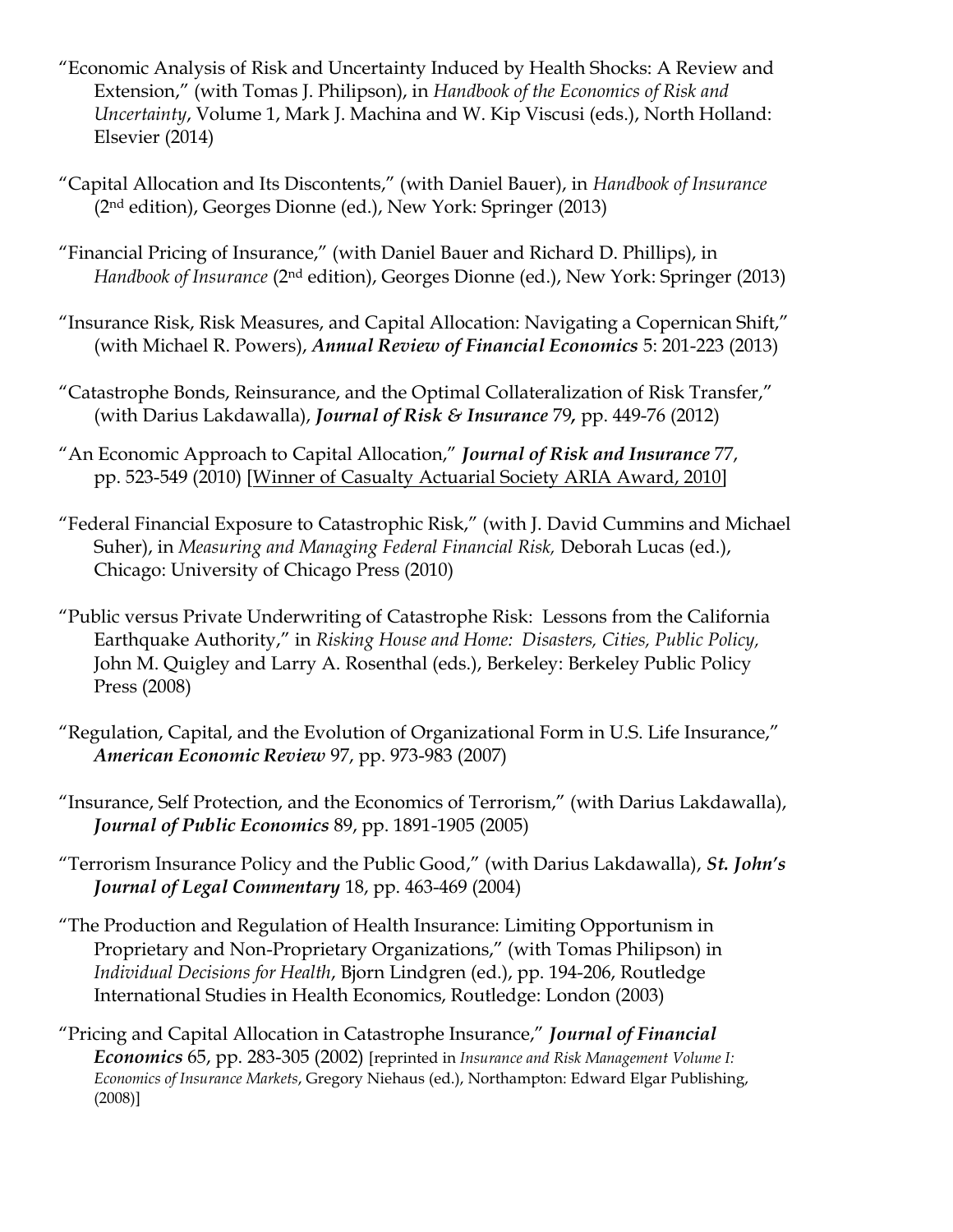## Publications: Professional/Practitioner

- Book review of "Moral Hazard in Health Insurance," Journal of Economic Literature 53, pp. 682-3 (2015).
- "Microinsurance Lessons from History," (with Rick Koven), Microinsurance Learning and Knowledge (MILK) (2013).
- "Institutional Investors and Asset Allocations: Accounting and Regulation of Private Defined Benefit Pension Plans and Other Institutional Investors in the United States, Mexico, and Australia," (with John Broadbent, Michael Palumbo, and Julio Santaella), CGFS Publication No. 27, Working Group on Institutional Investors, Global Savings, and Asset Allocation (2006)
- "An Overview of Political Risk Insurance" (with Kausar Hamdani and Elise Liebers), CGFS Publication No. 22, Working Group on Foreign Direct Investment in the Financial Sector of Emerging Market Economies (2005)

# Work in Progress

- "Market Discipline and Guaranty Funds in Life Insurance," (with Martin Grace, Shinichi Kamiya, and Robert W. Klein), working paper, 2018.
- "Dynamic Capital Allocation with Irreversible Investments," (with Daniel Bauer, Shinichi Kamiya, and Xiaohu Ping), working paper, 2018 (revise and resubmit, Insurance: Mathematics and Economics)
- "The Effect of Government Guarantees on Market Discipline in the Property-Casualty Insurance Industry," (with Yiling Deng and Ty Leverty), working paper, 2017
- "The Marginal Cost of Risk in a Multi-Period Model," (with Daniel Bauer), working paper, 2017. [Winner of Casualty Actuarial Society Hachemeister Prize, 2015]
- "An Integrated Approach to Measuring Asset and Liability Risks in Financial Institutions," (with Daniel Bauer), working paper, 2017
- "Optimal Insurance Contracts with Insurer Background Risk," (with Xiaohu Ping), working paper, 2015
- "The Effect of Banking Crises: Evidence from Non-Life Insurance Consumption," (with Shinichi Kamiya and Jackie Li), working paper, 2015
- "Bankruptcy in the Core and Periphery of Financial Groups: The Case of the Property-Casualty Insurance Industry" working paper, 2010
- "The Rise and Fall of the Fraternal Life Insurer: Law and Organizational Form in U.S. Life Insurance, 1870-1920," working paper, (revise and resubmit, Journal of Law & Economics), 2007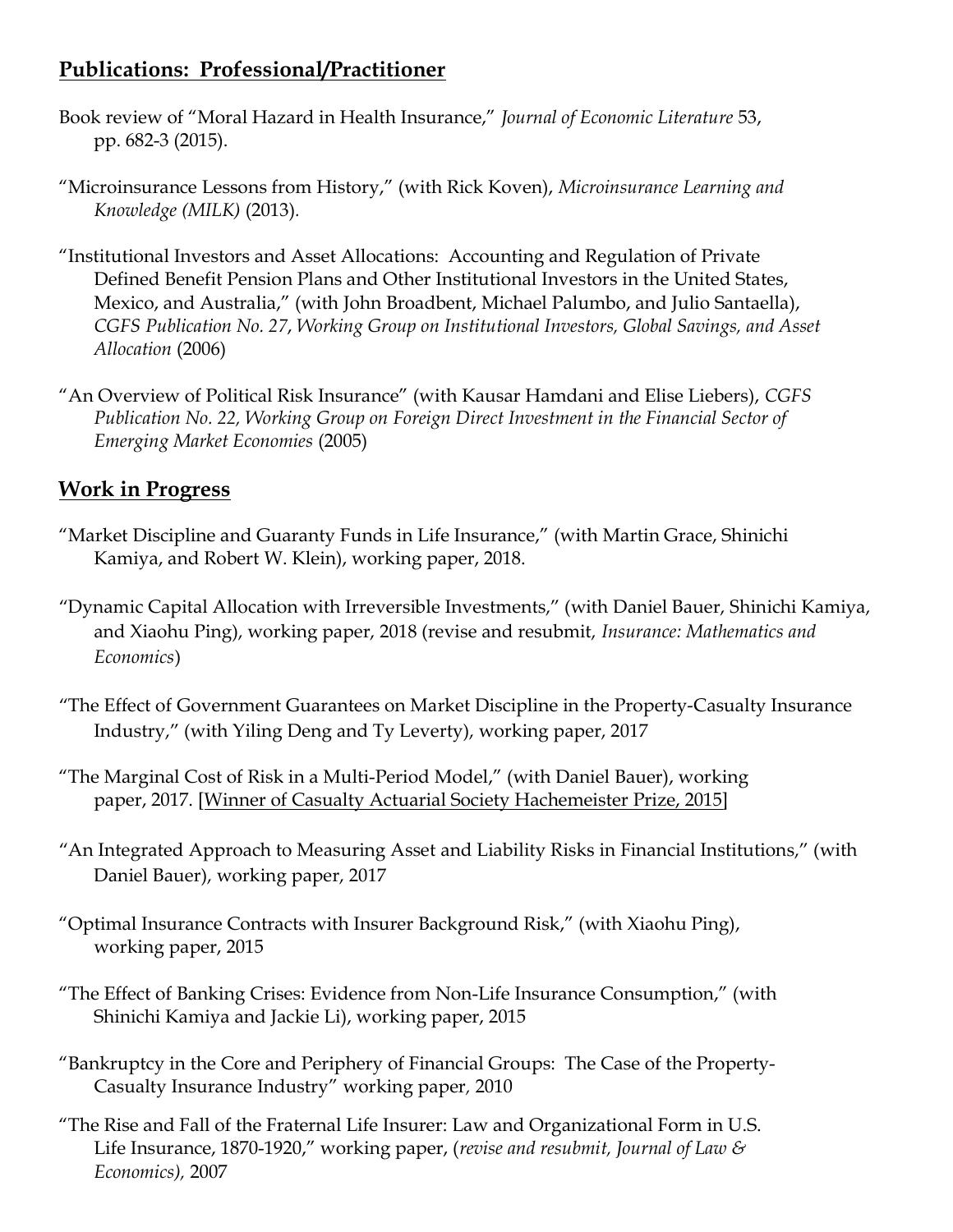"Organizational Form and the Underwriting Cycle: Theory with Evidence from the Pennsylvania Fire Insurance Market, 1873-1909," working paper, 2004

"Consumption versus Production of Insurance," (with Tomas Philipson), NBER Working Paper #6225, 1997

### External Research Projects and Consulting

- 2017 Expert Witness, Florida Workers' Compensation Rate Hearing
- 2016 Expert Witness, Virginia Assigned Risk Workers' Compensation Rate Hearing
- 2015 Expert Witness, Florida Workers' Compensation Rate Hearing
- 2015 NCCI Revision of Underwriting Profit and Contingency Internal Rate of Return Model
- 2015 An Extension of the Project on the Costs of Holding Capital, sponsored by the CAS
- 2013 Microinsurance Centre Lessons from History Project
- 2012 Allocation of the Costs of Holding Capital, sponsored by the CAS,
- 2011 CRO Risk Index Project, co-sponsored by SOA and Bloomberg, co-founder
- 2009 "The Financial Crisis and Lessons for Insurers," \$50,000 SOA grant, role: report co-author

### Papers Presented at Professional Meetings

- 2015 "The Marginal Cost of Risk in a Multi-Period Model," CAS Annual Meeting, Philadelphia, PA
- 2015 "Dynamic Capital Allocation," IME Annual Conference, Liverpool UK
- 2015 "What Drives Tort Reform Legislation? Economics and Politics of the State Decisions to Restrict Liability Torts," ASSA Annual Meeting, Boston, MA
- 2014 "The Marginal Cost of Risk in a Multi-Period Model," CAS Centennial, New York, NY
- 2014 "Market Discipline and Guaranty Funds in Life Insurance," EGRIE Annual Seminar, St. Gallen, CH
- 2014 "Dynamic Capital Allocation with Irreversible Investments," EGRIE Annual Seminar, St. Gallen, CH
- 2014 "What Drives Tort Reform Legislation? Economics and Politics of the State Decisions to Restrict Liability Torts," ARIA Annual Meeting, Seattle, WA
- 2014 "The Marginal Cost of Risk in a Multi-Period Model," ARIA Annual Meeting, Seattle, WA
- 2014 "Market Discipline and Guaranty Funds in Life Insurance," ARIA Annual Meeting, Seattle, WA
- 2014 "The Marginal Cost of Risk in a Multi-Period Model," IME Conference, Shanghai, CN
- 2014 "The Effect of Banking Crises: Evidence from Non-Life Insurance Consumption," Risk Theory Seminar, Munich, Germany
- 2013 "The Effect of Banking Crises: Evidence from Non-Life Insurance Consumption," ASSA Annual Meeting, Philadelphia, PA
- 2013 "Optimal Insurance Contracts with Insurer Background Risk," EGRIE Annual Meeting, Paris, FR
- 2013 "The Effect of Banking Crises: Evidence from Non-Life Insurance Consumption," ARIA Annual Meeting, Washington D.C.
- 2013 "The Marginal Cost of Risk, Risk Measures, and Capital Allocation," IRFRC Catastrophe Risk Conference, Singapore
- 2013 "Optimal Insurance Contracts with Insurer Background Risk," ARIA Annual Meeting, Washington D.C.
- 2013 "The Marginal Cost of Risk, Risk Measures, and Capital Allocation," CEAR/ETH Indices of Risk and New Risk Measures Conference, Zurich, CH
- 2012 "The Marginal Cost of Risk, Risk Measures, and Capital Allocation," CAS Spring Meeting, Phoenix, AZ
- 2012 "The Marginal Cost of Risk, Risk Measures, and Capital Allocation," Symposium: Risk and Catastrophic Events, State College, PA
- 2012 "The Marginal Cost of Risk, Risk Measures, and Capital Allocation," ASSA Annual Meeting, Chicago, IL
- 2011 "The Marginal Cost of Risk, Risk Measures, and Capital Allocation," NBER Insurance Project Workshop, Cambridge, MA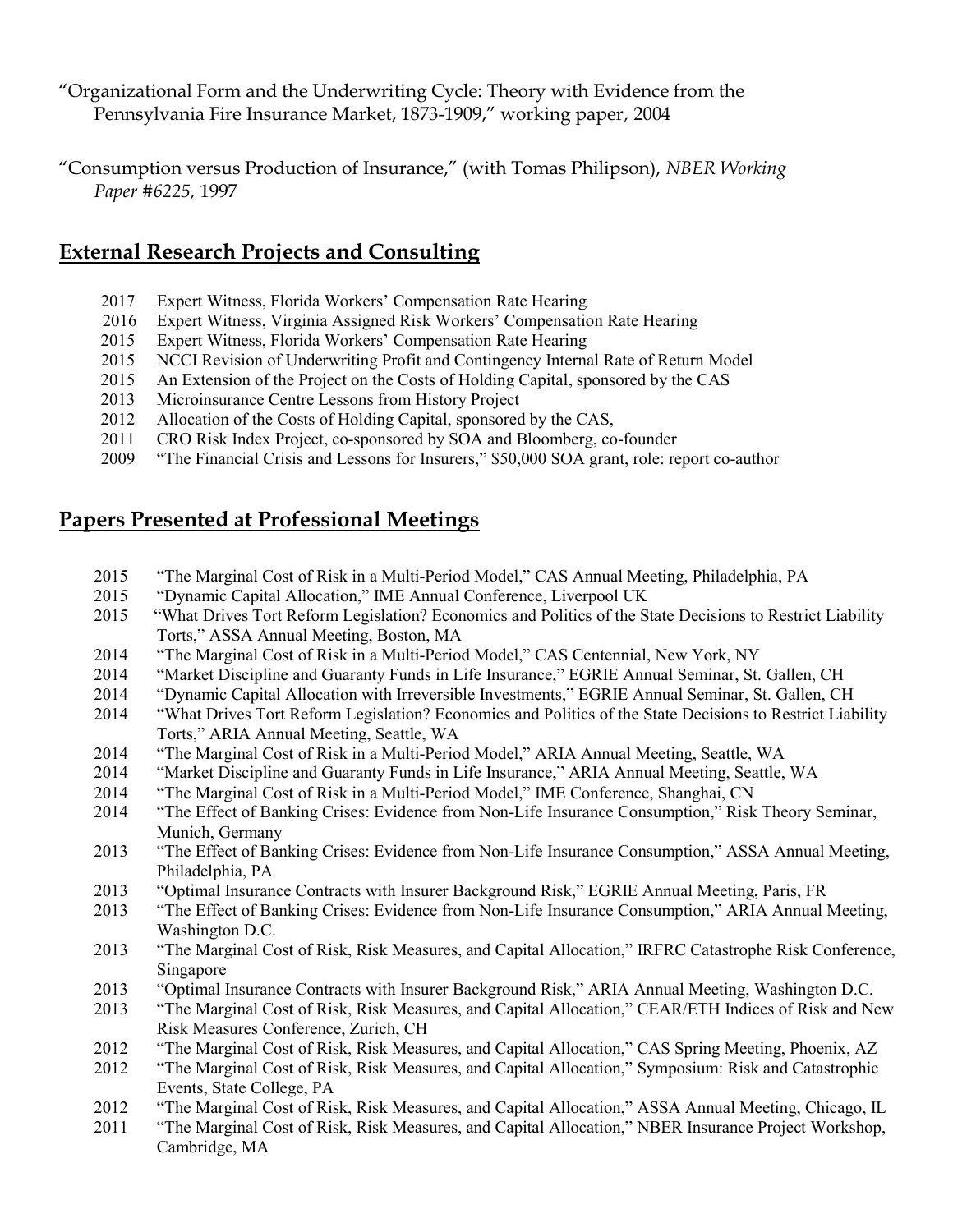- 2010 "Bankruptcy in the Core and Periphery of Financial Groups: The Case of the Property-Casualty Insurance Industry," ASSA Annual Meeting, Atlanta, GA
- 2009 "Bankruptcy in the Core and Periphery of Financial Groups: The Case of the Property-Casualty Insurance Industry," Risk Management and Corporate Governance Conference, Loyola University of Chicago
- 2009 "Bankruptcy in the Core and Periphery of Financial Groups: The Case of the Property-Casualty Insurance Industry," ARIA Annual Meeting, Providence, RI
- 2008 "An Economic Approach to Capital Allocation," Risk Theory Society, Annual Meeting, Fort Collins, CO
- 2007 "Federal Financial Exposure to Catastrophic Risk," ARIA Annual Meeting, Quebec City, CA
- 2007 "Catastrophe Bonds, Reinsurance, and the Optimal Collateralization of Risk Transfer," EFMA Annual Meeting, Vienna, AT
- 2007 "Catastrophe Bonds, Reinsurance, and the Optimal Collateralization of Risk Transfer," 5th Infiniti Conference on International Financial Integration, Dublin, IE
- 2007 "Federal Financial Exposure to Catastrophic Risk," NBER Conference on Measuring and Managing Federal Financial Risk, Evanston, IL
- 2006 Insuring Catastrophic Losses: The Status of TRIA and Proposed Natural Disaster Backstops, Wash., D.C.
- 2006 "Catastrophe Bonds, Reinsurance, and the Optimal Collateralization of Risk Transfer," Risk Theory Society, Annual Meeting, Richmond,VA
- 2006 "Public versus Private Underwriting of Catastrophe Risk: Lessons from the California Earthquake Authority," Berkeley Symposium on Real Estate, Catastrophic Risk, and Public Policy
- 2006 "Catastrophe Bonds, Reinsurance, and the Optimal Collateralization of Risk Transfer," NBER Insurance Project Workshop, Cambridge, MA
- 2005 "Regulation, Capital, and the Evolution of Organizational Form in U.S. Life Insurance," NBER Insurance Project Workshop, Cambridge, MA
- 2004 "The Rise and Fall of the Fraternal Life Insurer: Law and Organizational Form in U.S. Life Insurance," NBER Insurance Project Workshop, Cambridge, MA
- 2004 "Regulation, Capital, and the Evolution of Organizational Form in U.S. Life Insurance," American Finance Association, Annual Meeting, San Diego, CA
- 2003 "Insurance, Self-Protection, and the Economics of Terrorism," Risk Theory Society, Annual Meeting, Atlanta, GA
- 2003 "Terrorism Insurance Policy and the Public Good," St. John's Journal of Legal Commentary 10<sup>th</sup> Annual Legal Symposium: Terrorism and its Impact on Insurance: Legislative Responses and Coverage Issues, Queens, NY
- 2003 "Insurance, Self-Protection, and the Economics of Terrorism," NBER Insurance Project Workshop, Cambridge, MA
- 2002 "Pricing and Capital Allocation in Catastrophe Insurance," CAS Risk and Capital Management Seminar, Toronto, CA
- 2002 "Market Discipline and Government Guarantees in U.S. Life Insurance," Risk Theory Society, Annual Meeting, Urbana-Champaign, IL
- 2001 "Pricing and Capital Allocation in Catastrophe Insurance," Risk Theory Society, Annual Meeting, Montreal

Other Conferences Talks and Panel Participation

- 2017 International Conference on Business Sciences, Cairo University, Egypt
- 2016 IIF Insurance Colloquium, Basel, Switzerland
- 2016 Surplus Lines Association of California, California (keynote)
- 2014 Surplus Lines Automation Conference, Florida
- 2011 PRMIA Annual Risk Leadership Conference, Atlanta, GA
- 2011 7<sup>th</sup> International Microinsurance Conference, Rio de Janeiro, Brazil
- 2010 Property Loss Research Bureau Eastern Adjusters Conference, Atlanta, GA (keynote)
- 2008 NCOIL Annual Meeting, Duck Key, FL
- 2007 Capital Markets Symposium on Securitizing Insurance Risk, New York, NY
- 2006 Insuring Catastrophic Losses: The Status of TRIA and Proposed Natural Disaster Backstops, Wash., D.C.
- 2006 Catastrophe Bonds and Insurance Linked Securities Summit, New York, NY
- 2005 12th Annual International Conference Promoting Business Ethics, New York, NY